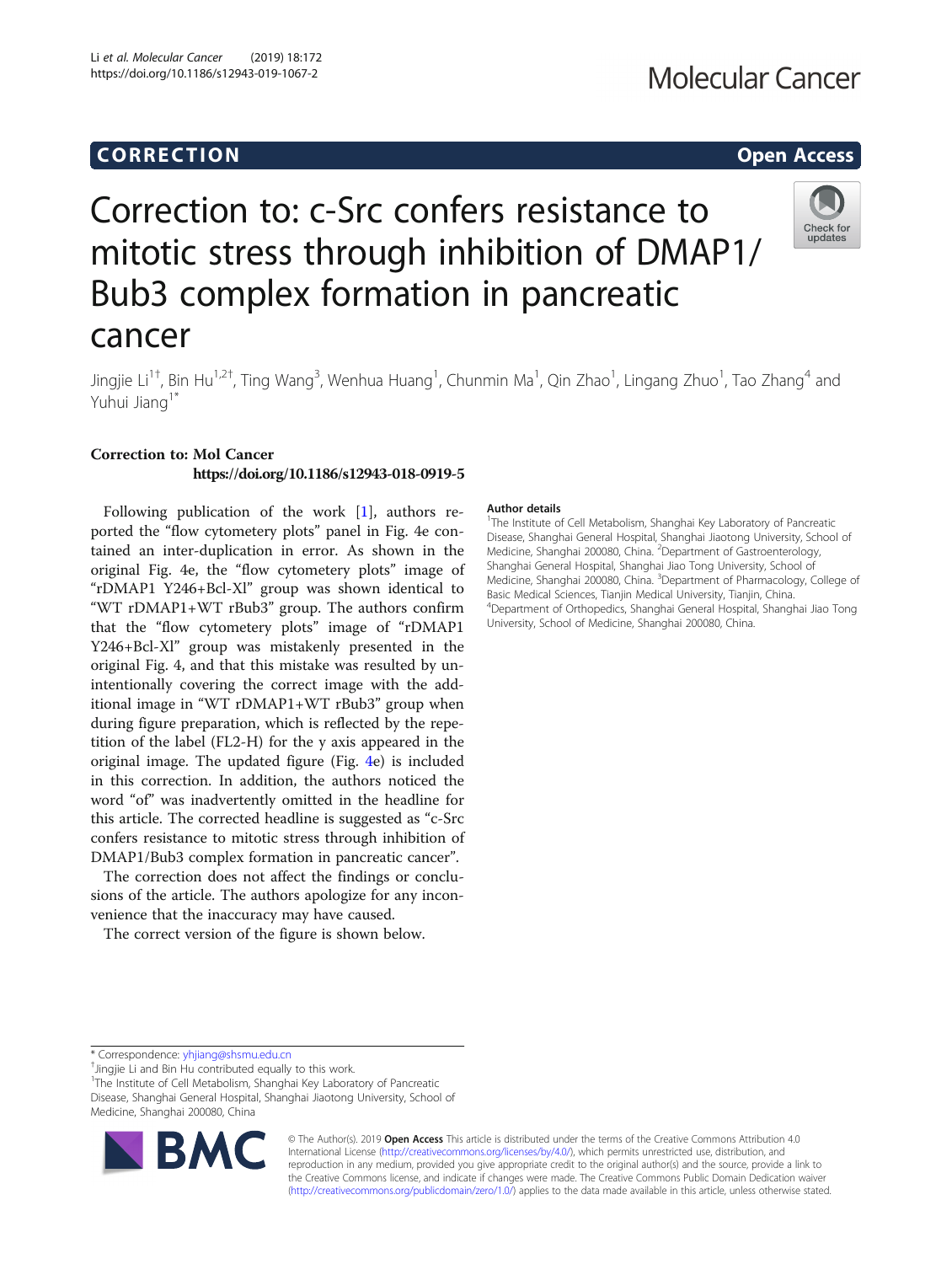<span id="page-1-0"></span>

Fig. 4 Bub3/DMAP1 complex represses anti-apoptotic genes transcription. In a, immunoblotting analyses were performed using the indicated antibodies; data represent 1 out of 3 experiments. In c-e, the values represent mean  $\pm$  s.e.m. of three independent experiments. a, SW1990 cells were double blocked by thymide and treated with nocodazole (200 nM) following by releasing for the indicated periods. **b**, SW1990 cells were released for 4 h after thymidine double block and nocodazole (200 nM) for 16 h. Hierachical clustering of 4307 probe sets correlating with DMAP1 Y246F-expressed cells show that genes relevant to anti-apoptosis or autophagy were effective in separating cases from DMAP1 WT-expressed cells. c and d SW1990 cells expressed with the indicated plasmids were treated with nocodazole (200 nM) post thymidine double block, and were released for the indicated time. Relative mRNA levels were analyzed by real-time PCR. In  $c$ ,  $*$  represents  $p$  < 0.05 between groups of cells expressing rDMAP1 Y246F plus WT rBub3 and groups of cells expressing rDMAP1 Y246F plus rBub3 S211A. In  $d$ , \* represents  $p < 0.05$  between groups of cells expressing rDMAP1 Y246F and groups of cells expressing rDMAP1 Y246F plus DNMT1 siRNA. e, Cell apoptosis was analyzed by Annexin V assays followed by flow cytometry. \*\* represents  $p < 0.01$  between indicated groups